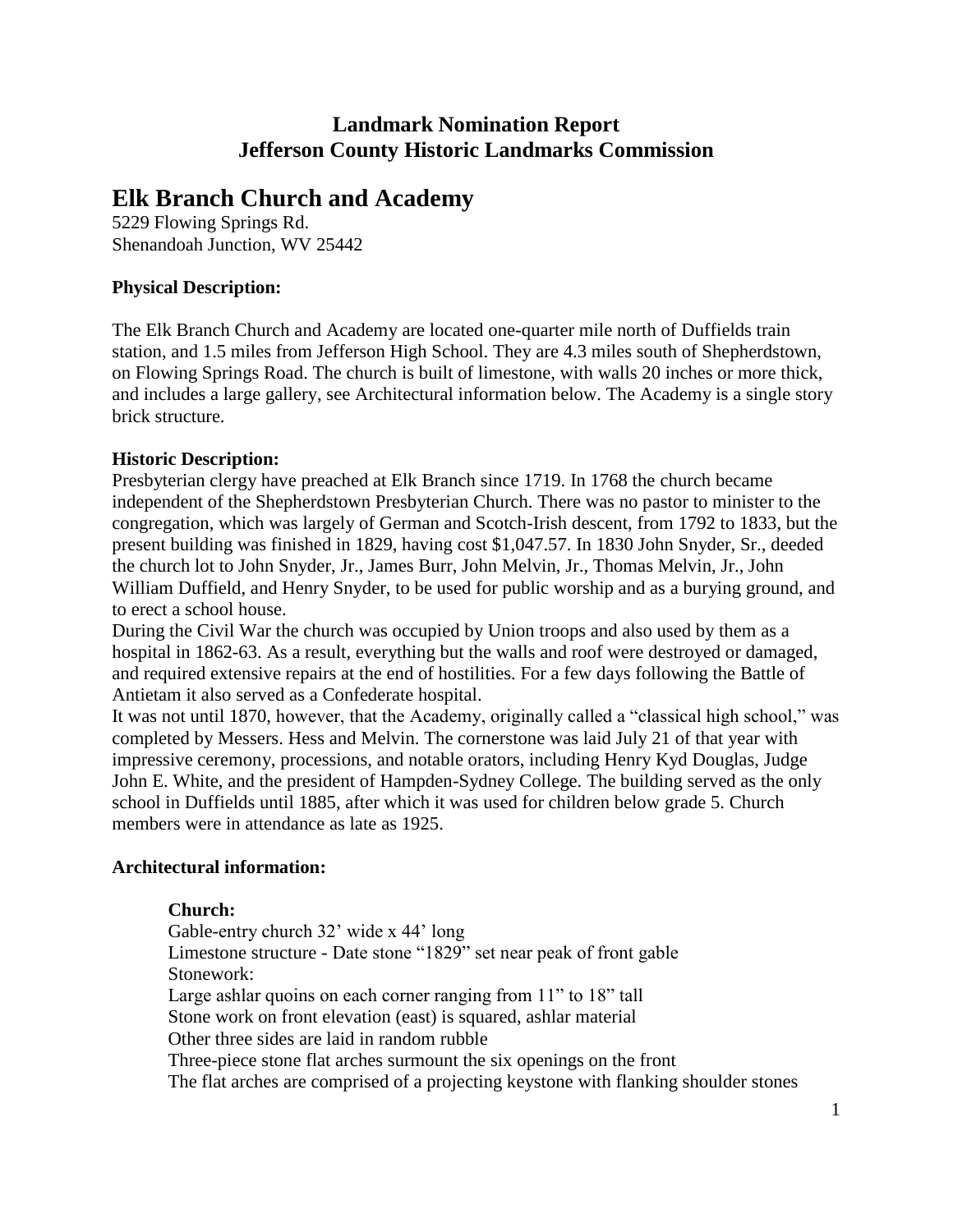Slate roof with decorative fish-scale pattern 16' to top of eave Pair of brick chimney stacks that have been rebuilt with old bricks

3-bay front (east) gable – windows on lower and upper floor 4-bay north gable (3 windows and door to balcony stair) 3-bay south gable 2-bay rear (west) gable

Original door and window frames, corner pinned construction Some original hardware remains such as drive pintels  $20<sup>th</sup>$  century 1-over-1 window sashes with mottled glass The 2 rear (west) windows have decorative stained glass

Original pair of entry doors – each with four shallow raised panels with Grecian stickings Two-light transom above

#### **School:**

Gable-entry school building Structure measures 22' wide x 38' long Sited parallel to the church and 60 feet to the north Less than 20 feet to Flowing Spring Road Set back 17 feet from the front plane of the church

Brick structure on a limestone foundation Laid in 5:1 common bond There is a stepped brick watertable just above the foundation Each long wall has four projecting square columns (north and south elevations) These projections have corbelled tops that recess into the wall plane

Date stone marked "1870" located near the base of the northeast corner Modern metal roof A single, small chimney stack exits the northwest corner of the roof

A 20<sup>th</sup> century addition covers the rear (west) elevation measuring 22<sup>'</sup> deep x 17' long This addition has been covered with modern metal siding Original 4-panel entry door with modern hardware Transom above has been covered and an air conditioning unit inserted A late  $20<sup>th</sup>$  century brick stoop Front windows have arched tops in the Italianate style Windows on the north and south sides have flat tops